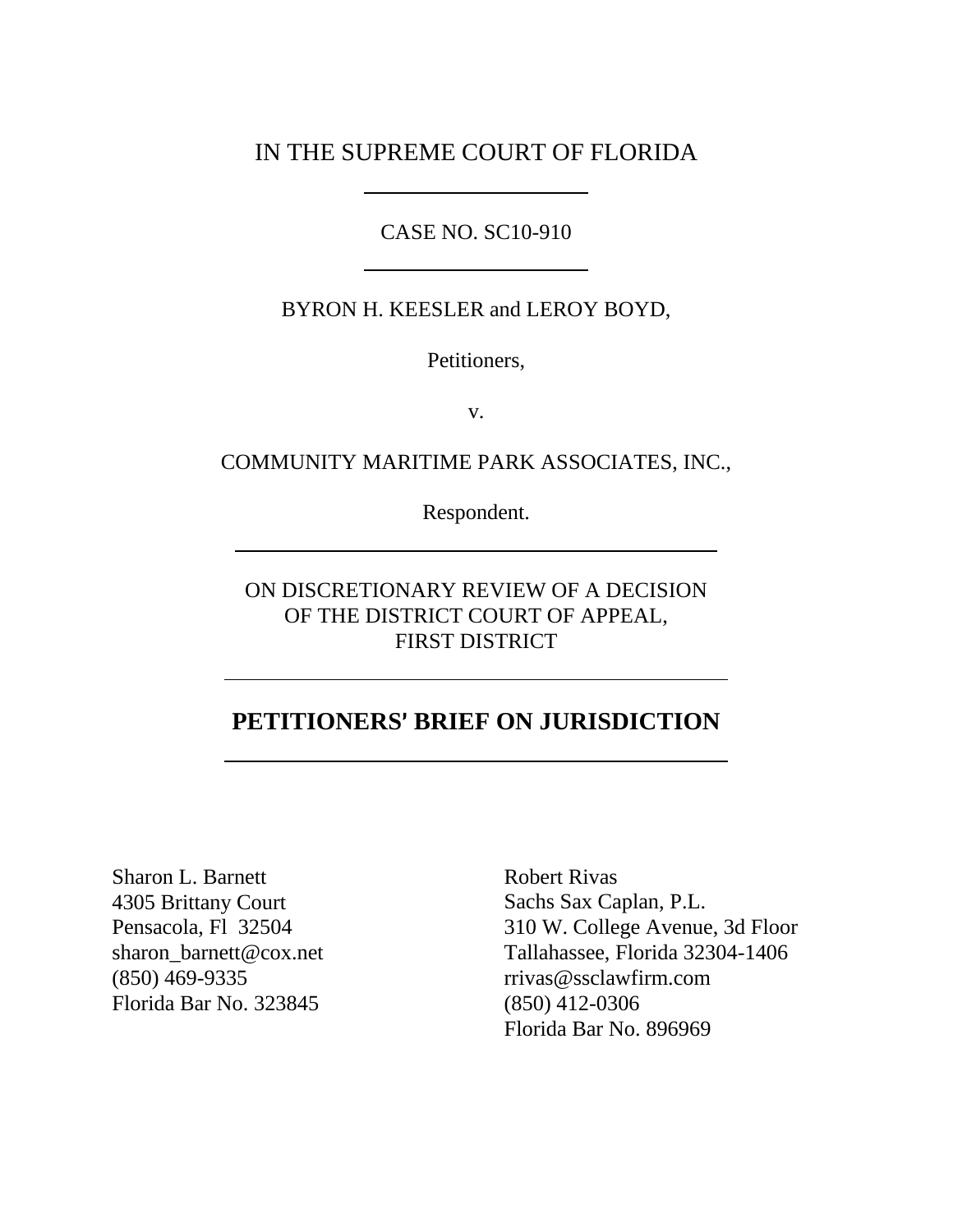# **TABLE OF CONTENTS**

| I. The District Court's Decision is in Conflict With This                                                                        |
|----------------------------------------------------------------------------------------------------------------------------------|
| II. The District Court's Decision is the Legal Equivalent of an                                                                  |
| III. The Court Should Accept Jurisdiction of this Case Because<br>It Created New Constitutional Law That Affects the Fundamental |
|                                                                                                                                  |
|                                                                                                                                  |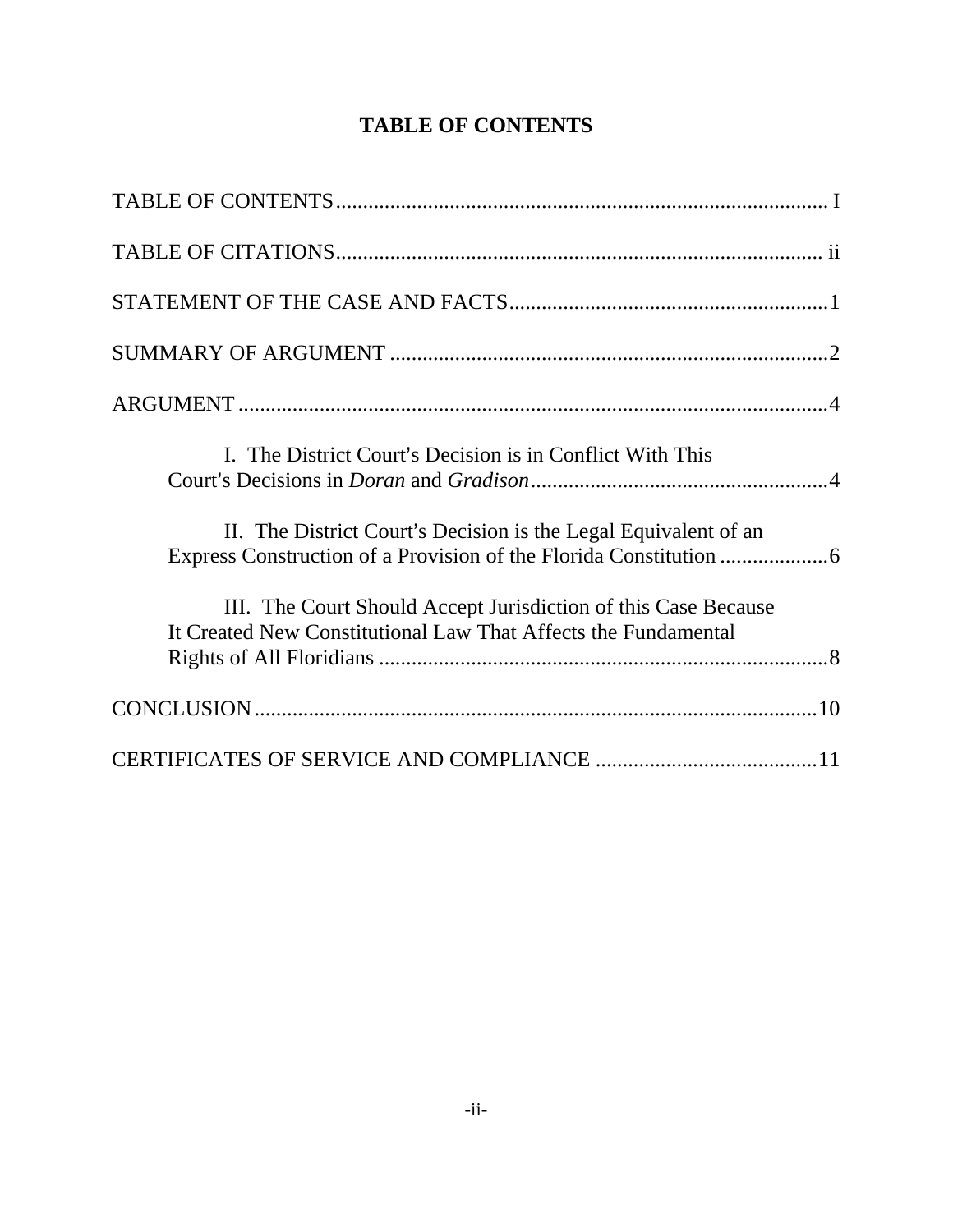# **TABLE OF CITATIONS**

| <b>Cases:</b>                                                                | Page $No(s)$ .: |
|------------------------------------------------------------------------------|-----------------|
| Board of Public Instruction of Broward County v. Doran,                      |                 |
| Grapski v. City of Alachua, So. 3d__, 35 Fla. L. Weekly D205                 |                 |
| Law & Information Services, Inc., v. City of Riviera Beach,                  |                 |
| Monroe County v. Pigeon Key Historical Park, Inc.,                           |                 |
|                                                                              |                 |
| News-Press Publishing Co., v. Carlson, 410 So. 2d 546 (Fla. 2d DCA 1982) 5-6 |                 |
|                                                                              |                 |
| Town of Palm Beach v. Gradison, 296 So. 2d 473 (Fla.1974)3, 5                |                 |
|                                                                              |                 |
| Zorc v. City of Vero Beach, 722 So. 2d 891 (Fla. 4th DCA 1998),              |                 |
| <b>Constitutional provisions:</b>                                            | Page $No(s)$ .: |
|                                                                              |                 |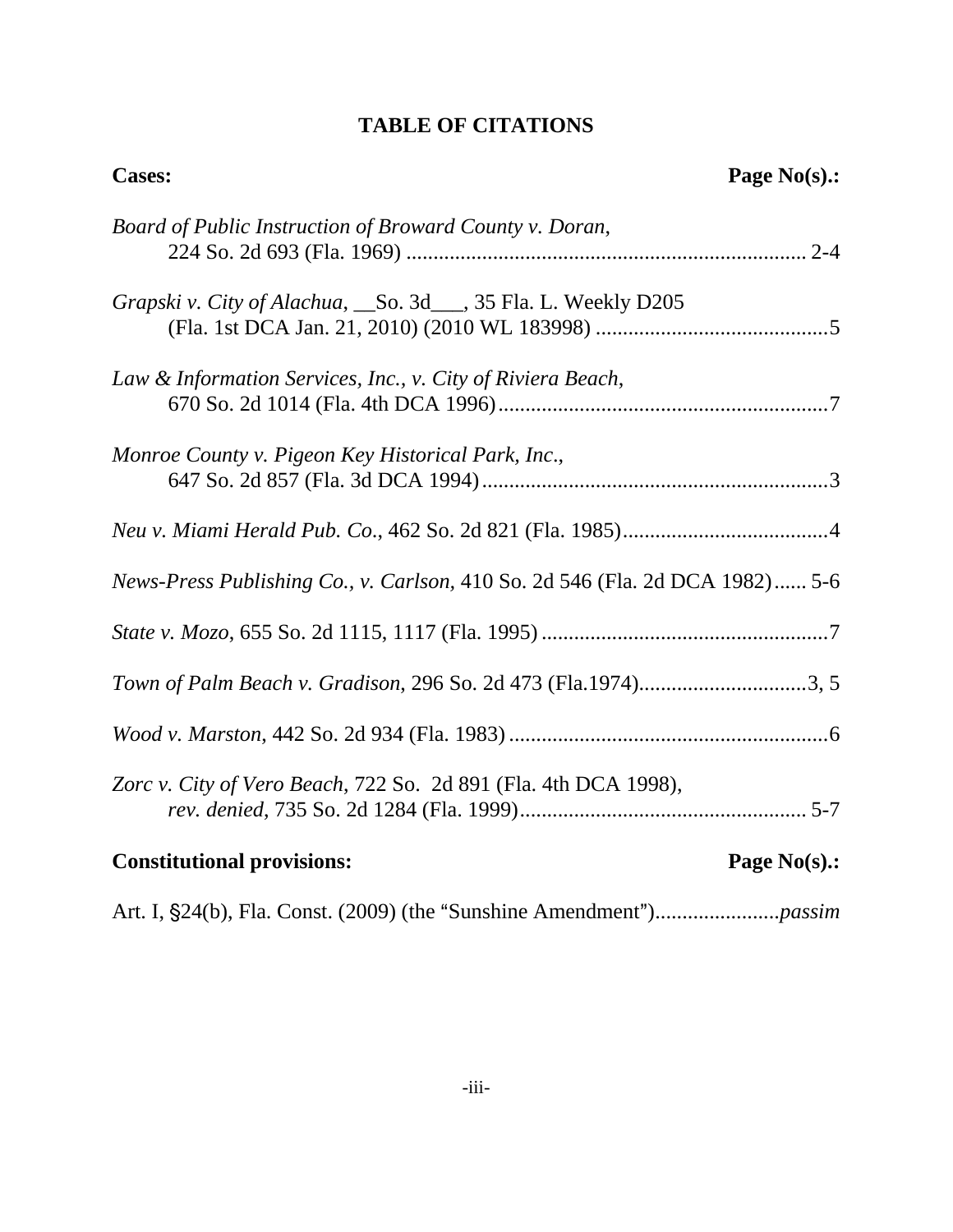| <b>Statutes:</b>                | Page $No(s)$ .: |
|---------------------------------|-----------------|
|                                 |                 |
| Other sources:                  | Page $No(s)$ :  |
| Office of the Attorney General, |                 |
|                                 |                 |
|                                 |                 |
|                                 |                 |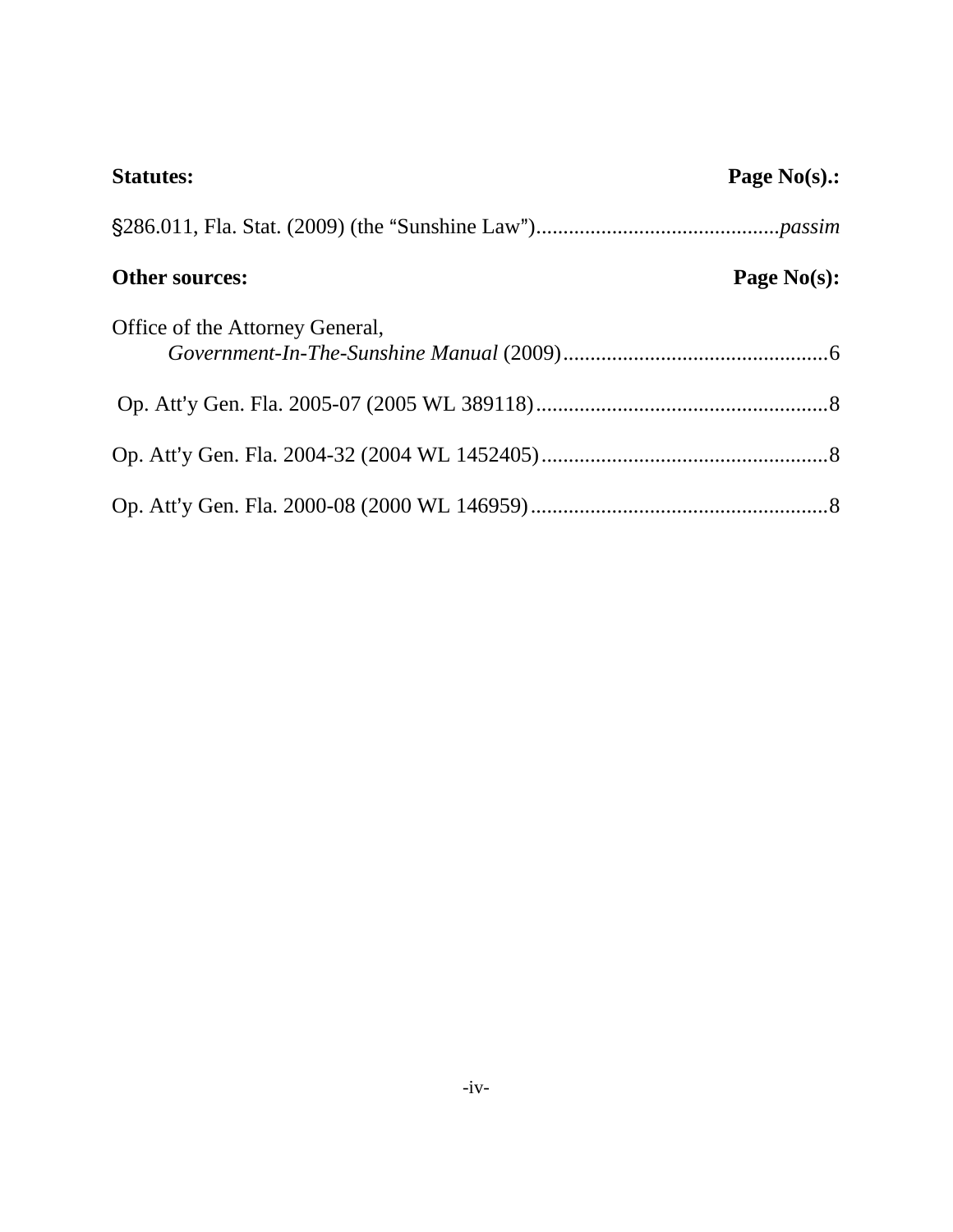#### **STATEMENT OF THE CASE AND OF THE FACTS**

Community Maritime Park Associates, Inc. is a non-profit corporation created to undertake the development, improvement, and operation of a choice, 31-acre parcel of Pensacola property on the City's waterfront. As such, the CMPA's board is subject to the requirements of article 1, section 24(b) of the Florida Constitution (the "Sunshine Amendment") and section 286.011 of Florida Statutes (the "Sunshine Law"). The petitioners are Florida citizens who sought to exercise their rights under the Sunshine provisions before the CMPA board, which is overseeing the expenditure of \$40 million in public funds in connection with the design and development of the waterfront. App.-1.

The petitioners encountered a firm, clear and invariable policy of prohibiting public input at meetings. They sued the CMPA, seeking a declaratory judgment of the scope of the Sunshine Amendment's provision that such meetings be "open and noticed to the public," art. I, sec.  $24(b)$ ; and the Sunshine Law's provision that such meetings be "open to the public,"  $\S 286.011(1)$ . App.-2.

It was undisputed that the respondent's meetings are governed by the Sunshine provisions and that the respondent totally denied members of the public the right to speak or be heard at its meetings for almost two years. It is also undisputed that the respondent thereafter denied members of the public the right to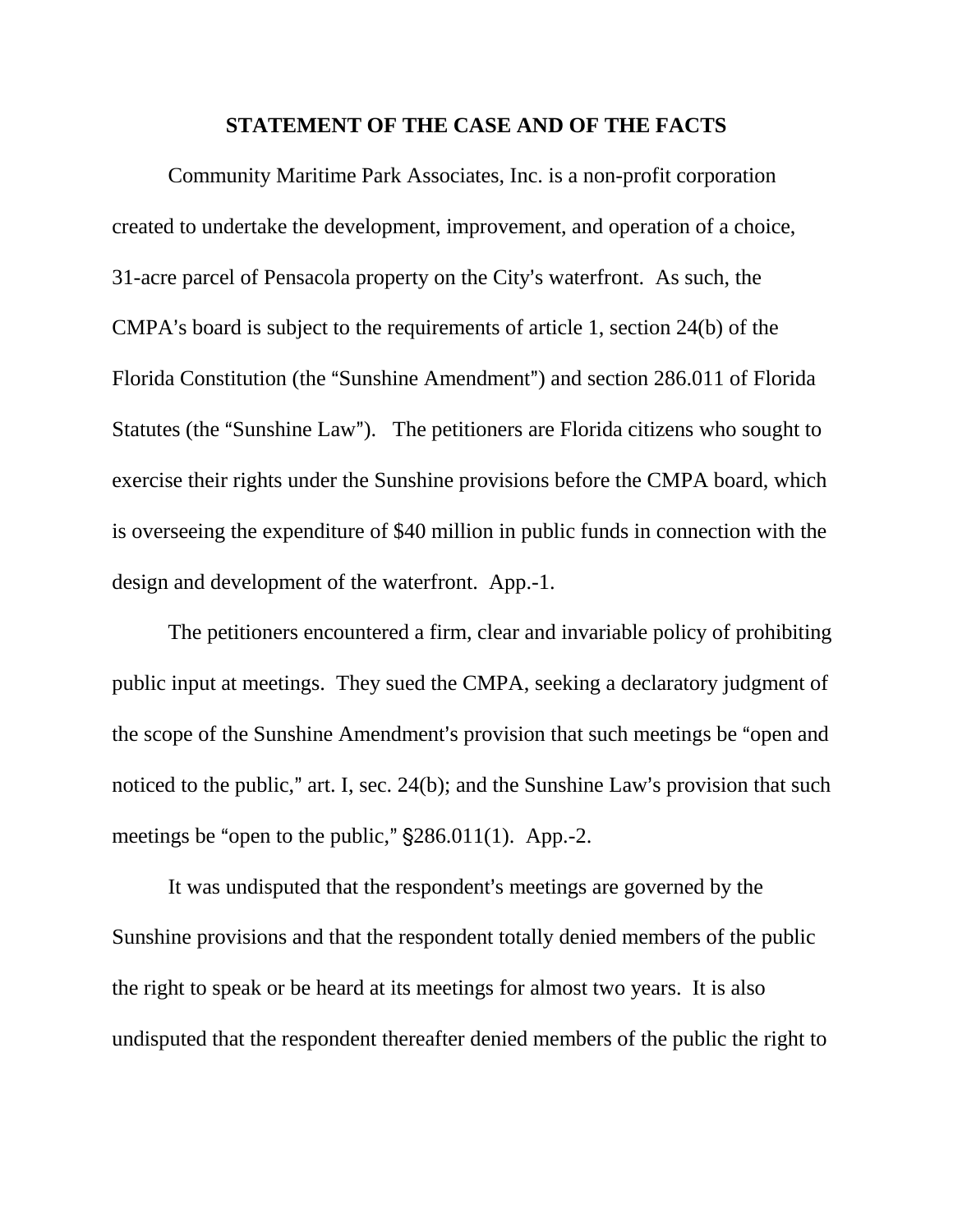participate in any meaningful manner.

The trial court granted the respondent's motion for summary judgment and dismissed the petitioners' complaint with prejudice. The First District Court of Appeal affirmed the judgment. *Keesler v. Comm. Maritime Park Assoc., Inc*., No. 1D09-1659, 35 Fla. L. Weekly D538 (March 10, 2010) (2010 WL 786216). App.- 1. By an order dated April 16, 2010, the district court denied the petitioners' timely filed motions for rehearing, rehearing en banc, clarification, and certification to this Court of a question of great public importance. Petitioners timely sought discretionary review.

#### **SUMMARY OF THE ARGUMENT**

This Court has subject matter jurisdiction to review this case on two bases under article V, section  $3(b)(3)$  of the Florida Constitution — conflict and construction of the state constitution.

The district court's opinion expressly and directly conflicts with language in *Board of Public Instruction of Broward County v. Doran*, 224 So. 2d 693, 699 (Fla. 1969) ("these specified boards and commissions, through devious ways, should not be allowed to deprive the public of this inalienable right to be present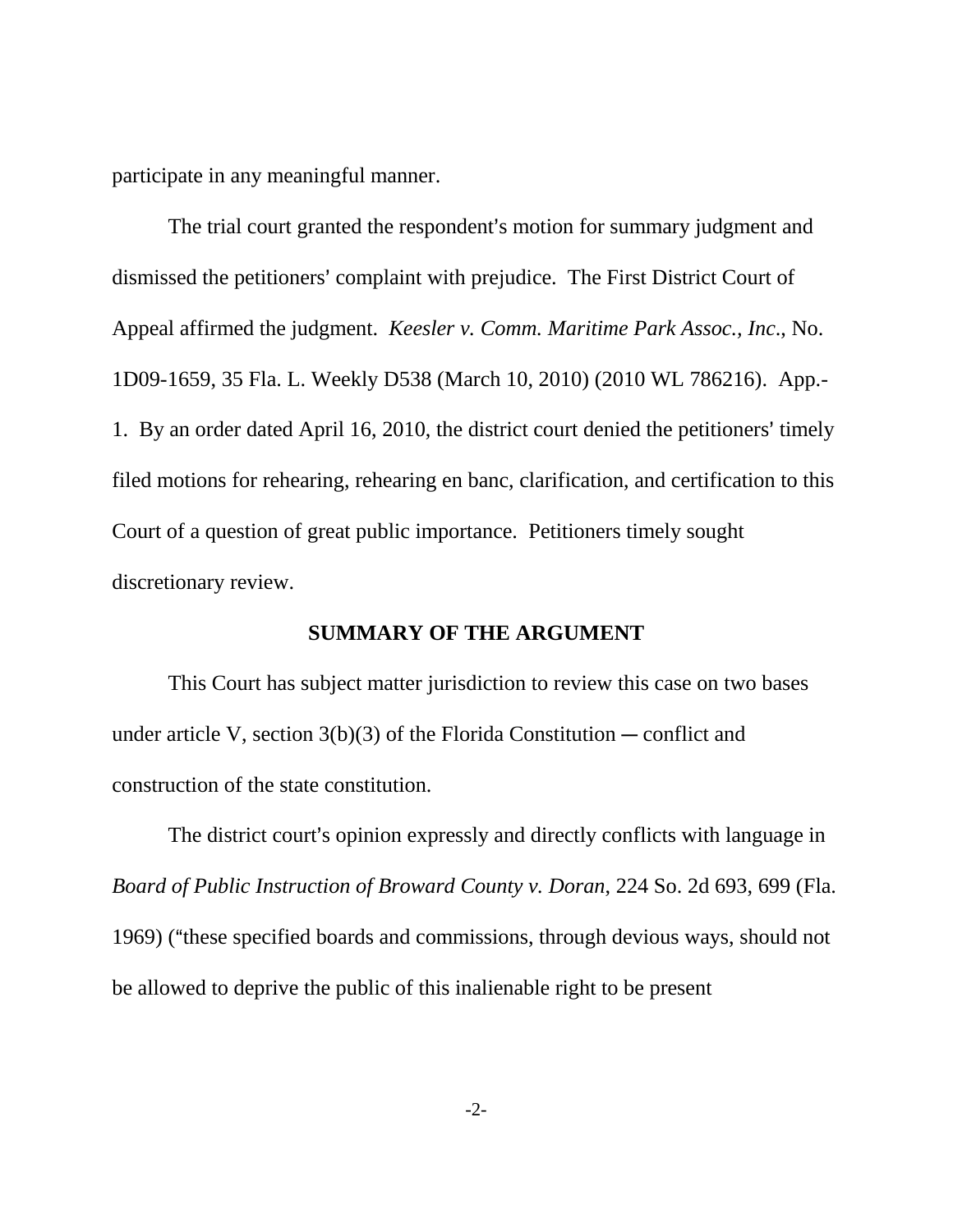*and to be heard* at all deliberations wherein decisions affecting the public are being made") (emphasis added), and *Town of Palm Beach v. Gradison*, 296 So. 2d 473, 475 (Fla.1974) ("Every meeting of any board, commission, agency or authority of a municipality should be a marketplace of ideas, so that the governmental agency may have sufficient *input from the citizens* who are going to be affected by the subsequent action of the municipality.) (emphasis added).

The district court's decision also "expressly construes" the Sunshine Amendment. Although the district court's decision cites only to the Sunshine Law, and not the Sunshine Amendment, its decision, as a matter of law, constitutes an express interpretation of the Sunshine Amendment inasmuch as the constitutional and statutory provisions are substantively identical and are interpreted as such. *See Monroe County v. Pigeon Key Historical Park, Inc*., 647 So. 2d 857, 868 (Fla. 3d DCA 1994).

The district court's opinion fundamentally changes how Floridians will be governed, extinguishing the long-observed right of Floridians to be heard at public meetings and making new law that radically affects their constitutional and statutory right to open government.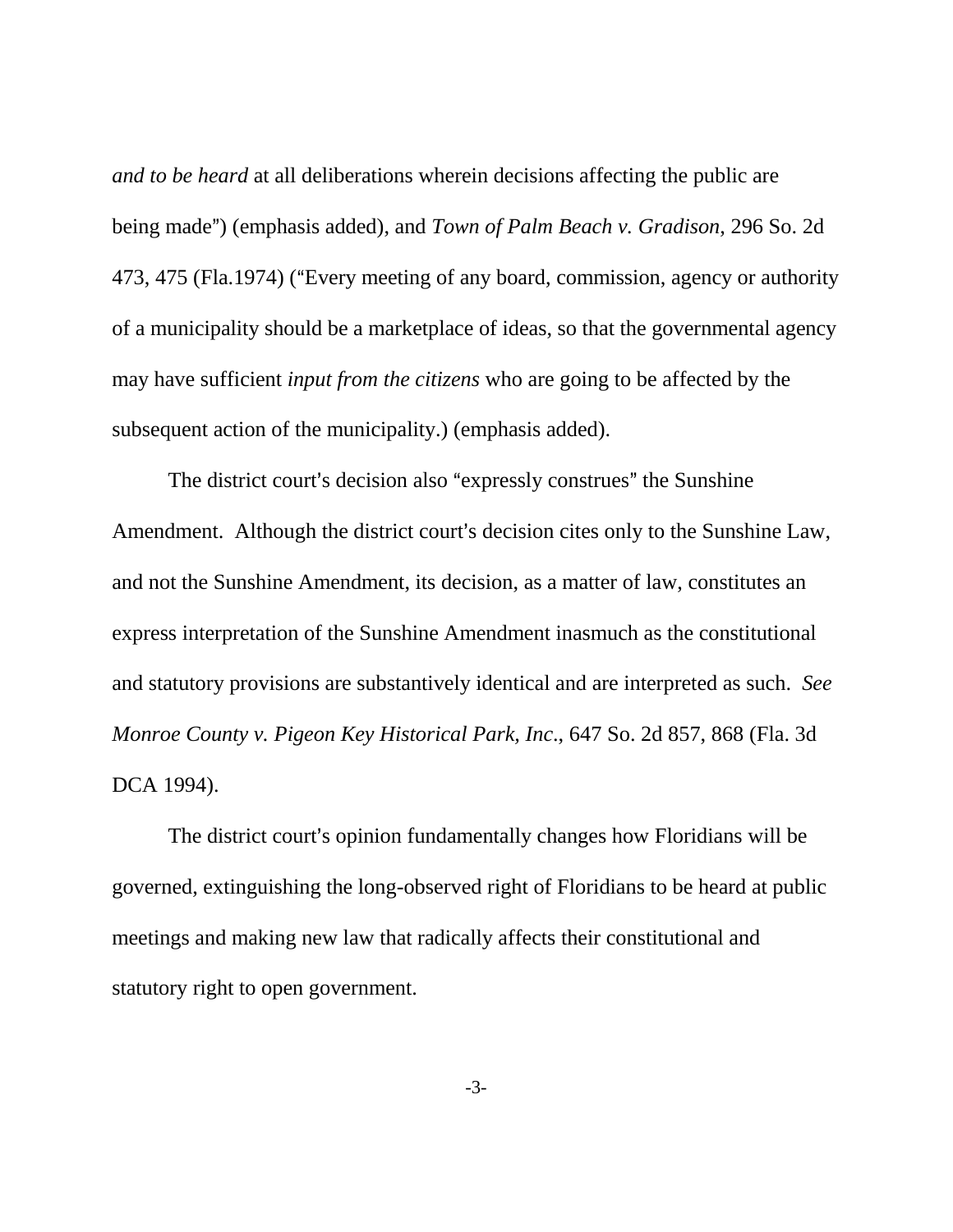#### **ARGUMENT**

### **I.** The District Court's Decision is in Conflict With this Court's **Decisions in** *Doran* **and** *Gradison***.**

The district court's decision is in conflict with *Doran*, where this Court said:

The right of the public to be present *and to be heard* during all phases of enactments by boards and commissions is a source of strength in our country. . . . Regardless of their good intentions, these specified boards and commissions, through devious ways, should not be allowed to deprive the public of this inalienable right to be present *and to be heard* at all deliberations wherein decisions affecting the public are being made.

*Doran*, 224 So. 2d at 699 (emphasis added). The district court's opinion purports to abolish the public's right "to be heard."

Moreover, the district court's decision achieved this result by construing the law in a manner that is directly and expressly contrary to this Court's instructions on how to interpret the Sunshine Law. The district court said it was "not inclined to broadly construe the phrase ['open to the public']," App.-4, though this Court, in *Doran*, said the Sunshine Law was "enacted for the public benefit," and therefore "should be interpreted most favorably to the public." *Doran*, 224 So. 2d at 699. *See also Neu v. Miami Herald Pub. Co*., 462 So. 2d 821, 825-826 (Fla. 1985) (A*Doran* was rendered fifteen years ago and placed the legislature and all concerned on notice of our broad reading of section  $286.011$ ."). The first district has applied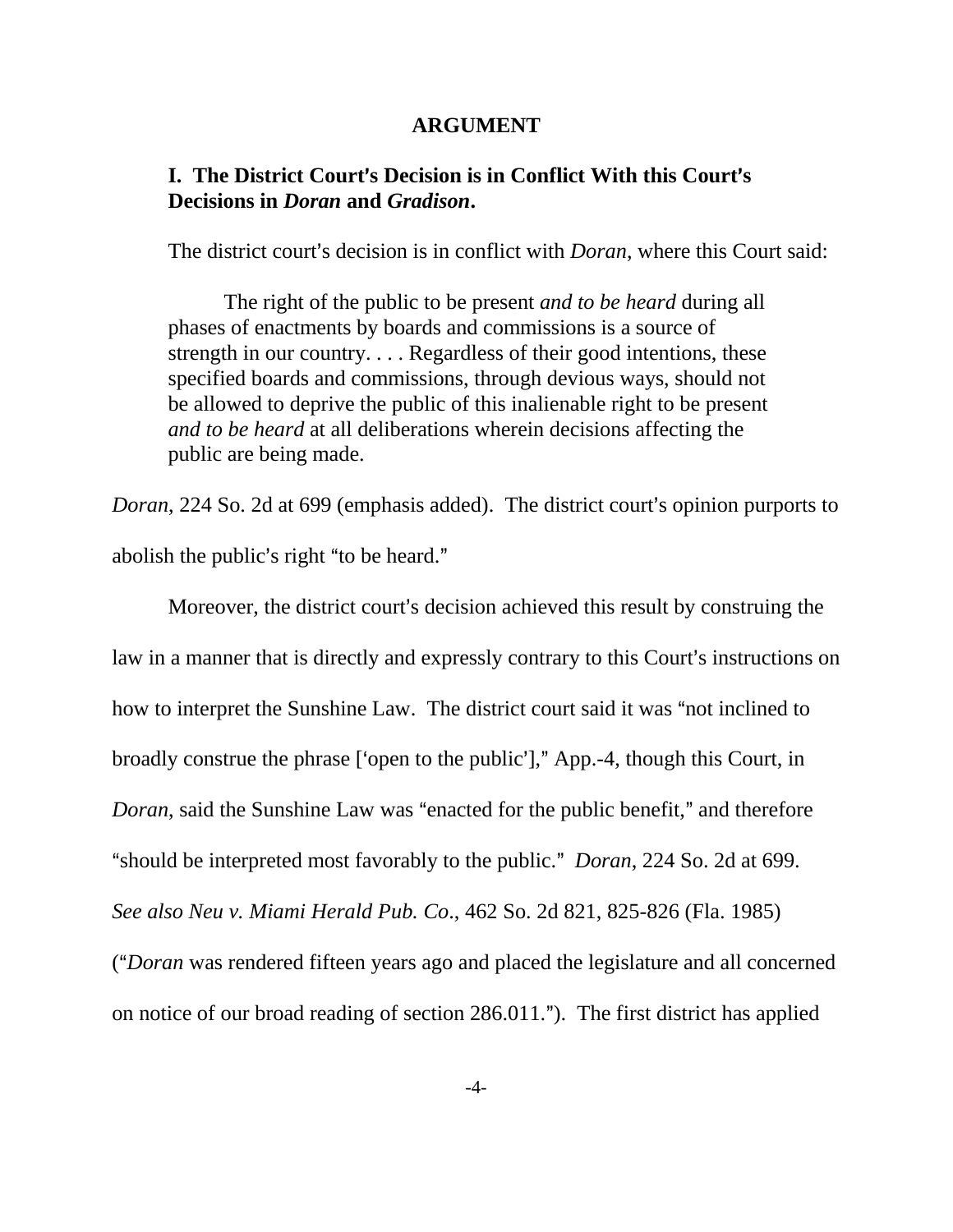its narrow construction rule in another recent case, *Grapski v. City of Alachua*,

\_\_So. 3d\_\_\_, 35 Fla. L. Weekly D205 (Fla. 1st DCA Jan. 21, 2010) (2010 WL

183998) (now pending discretionary review in this Court).

Likewise, the district court's decision is in conflict with *Gradison*, where this Court said:

Every meeting of any board, commission, agency or authority of a municipality should be a marketplace of ideas, so that the governmental agency may have sufficient *input from the citizens* who are going to be affected by the subsequent action of the municipality. . . . Government, more so now than ever before, should be responsive to the wishes of the public. These wishes could never be known in nonpublic meetings, and the governmental agencies would be deprived of the benefit of suggestions and ideas which may be advanced by the knowledgeable public.

Also, such open meetings instill confidence in government. The taxpayer deserves an opportunity to express his views and have them considered in the decisionmaking process.

*Gradison*, 296 So. 2d at 475. The district courts of appeal have acknowledged

Florida's historic application of the rule that the public has a right to give input at

government meetings. *See Zorc v. City of Vero Beach*, 722 So. 2d 891, 902 (Fla.

4th DCA 1998) ("Courts have recognized the importance of public *participation* in

open meetings,@ quoting *Doran*), *rev. denied*, 735 So. 2d 1284 (Fla. 1999); *News-*

*Press Publishing Co., v. Carlson*, 410 So. 2d 546, 548 (Fla. 2d DCA 1982)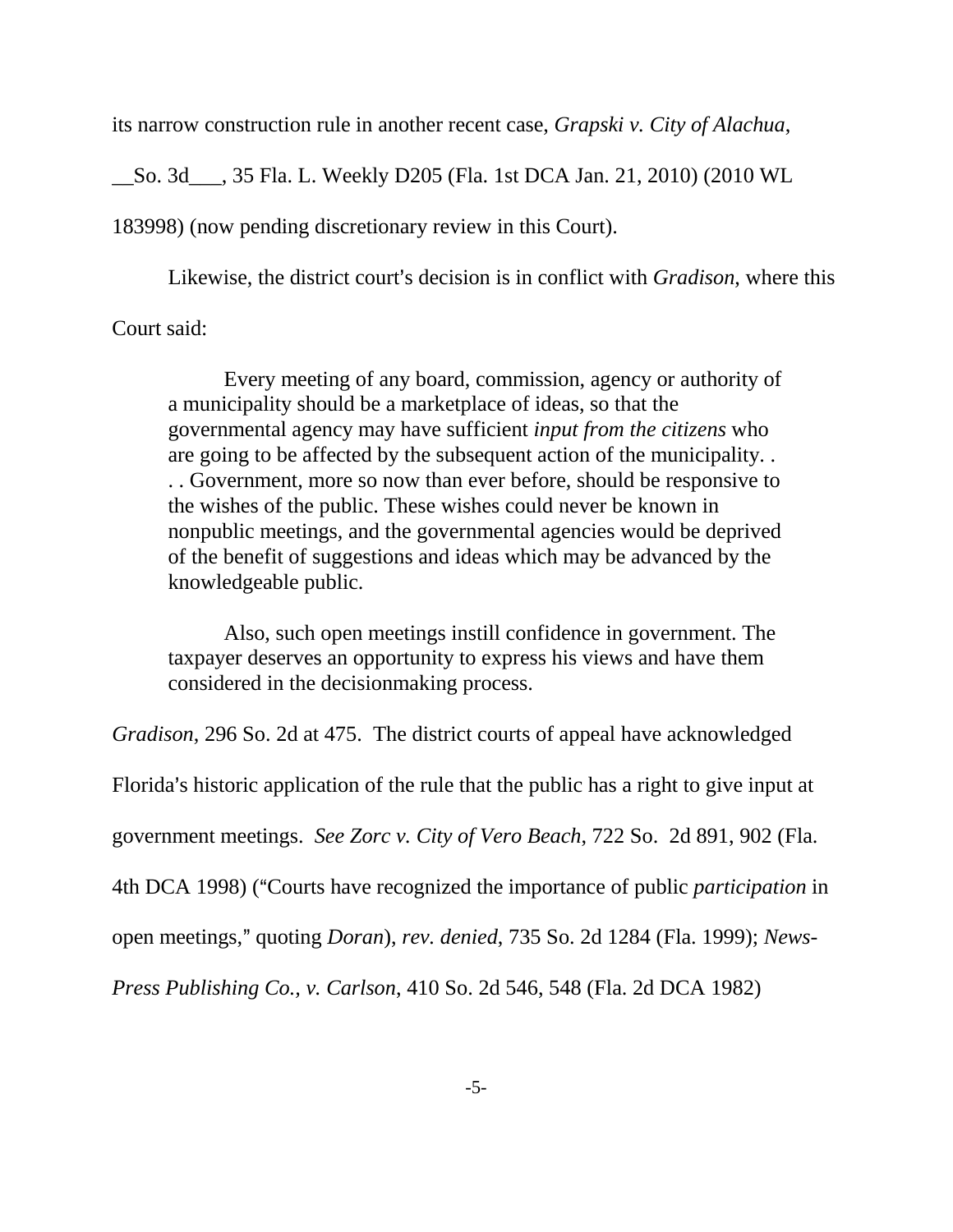(referring to the "preponderant interest of allowing the public to *participate* in the conception of a complex multimillion dollar budget") (emphasis added).

The conflict created by the district court's opinion is not avoided, or diminished, by its reliance on *Wood v. Marston*, 442 So. 2d 934, 941 (Fla. 1983), where this Court noted that noting in its decision "gives the public the right to be more than spectators." This dictum only confirms that the Court was making no determination about the public's right to be heard, which was not raised by the parties or at issue in that case. Further, the *Marston* dictum pertained to meetings of an ad hoc committee advising an administrative official. Florida's Attorneys' General have found that this circumstance limits any application of the dictum to certain types of executive decision-making traditionally conducted without public input. Office of the Attorney General, *Government-in-the-Sunshine Manual*  $(2009)$ ,  $$4(b)(1)$ .

### **II.** The District Court's Decision is the Legal Equivalent of **an Express Construction of a Provision of the Florida Constitution.**

The district court's decision cites only to the Sunshine Law, but, as a matter of law, the decision effectively construes the Sunshine Amendment. They are identical in language and substance. As the third district has said,

the new Constitutional amendment does not create a new legal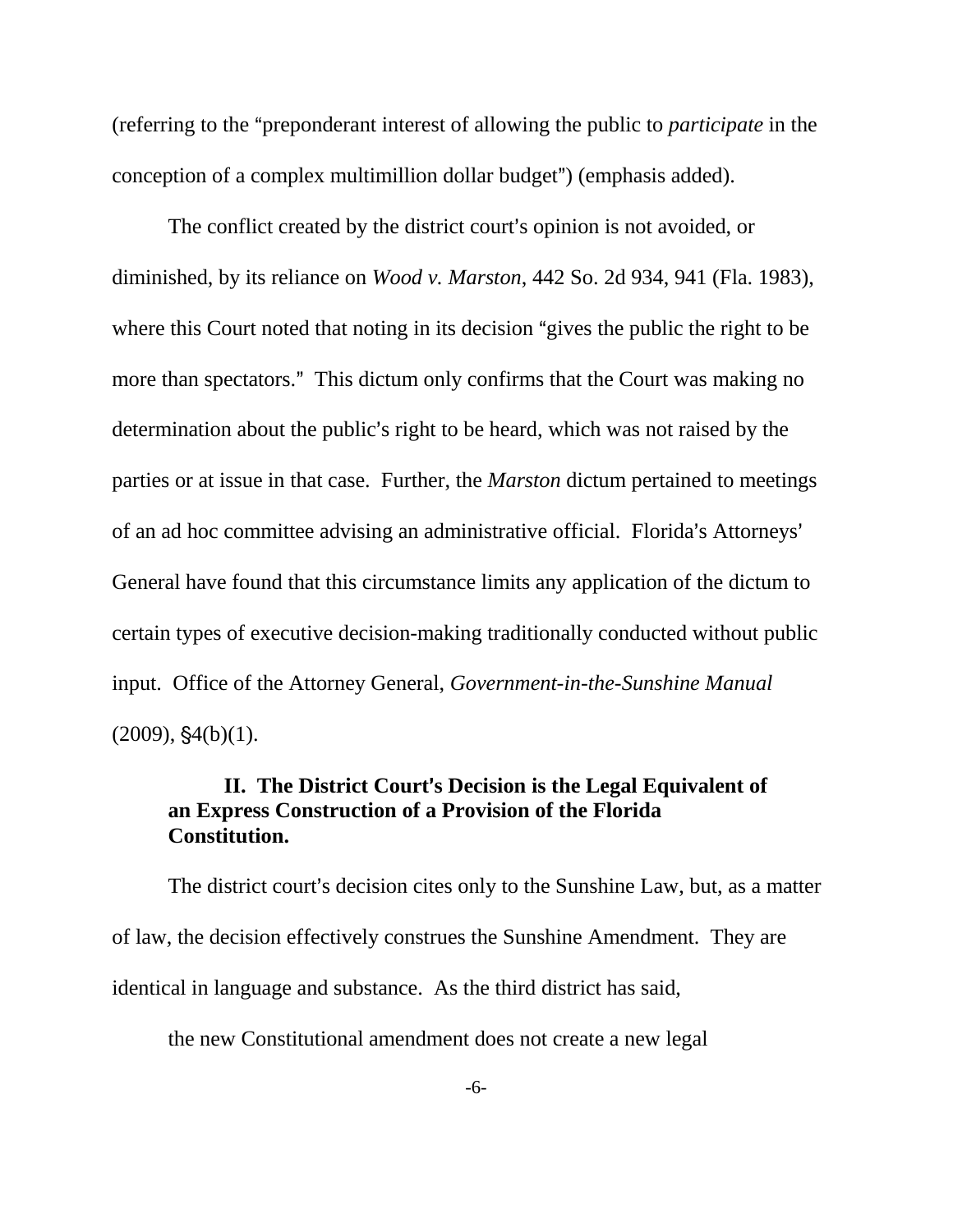standard by which to judge Sunshine Law cases. In fact, although the amendment has elevated Sunshine Law protection to constitutional proportions, the language of Article I, Section 24(b), of the Florida Constitution, is virtually identical to that of the Sunshine Law statute, section 286.011(1) . . . Therefore, we find no reason to construe the amendment differently than the Supreme Court has construed the statute.

*Monroe Couinty*, 647 So. 2d at 868. *See also Zorc*, 722 So. 2d at 896 (noting that the constitutional and statutory provisions are "virtually identical"); *Law & Information Services, Inc., v. City of Riviera Beach*, 670 So. 2d 1014, 1016 (Fla. 4th DCA 1996) (describing the Sunshine Amendment as "making the [S]unshine [L]aw part of the constitution").

In this case the district court of appeal simply chose not to make any reference to the fact that the entire case below, at all stages, was argued on the equal basis of the Sunshine Amendment and the Sunshine Law. In this manner, the district court of appeal may have intended to preclude this Court from reviewing and construing the Sunshine Amendment merely by adhering "to the settled principle of constitutional law that courts should endeavor to implement the legislative intent of statutes and avoid constitutional issues." *State v. Mozo*, 655 So. 2d 1115, 1117 (Fla. 1995). In the unique case of the Sunshine Law, under this rule, they would not really avoid the construction of the Sunshine Amendment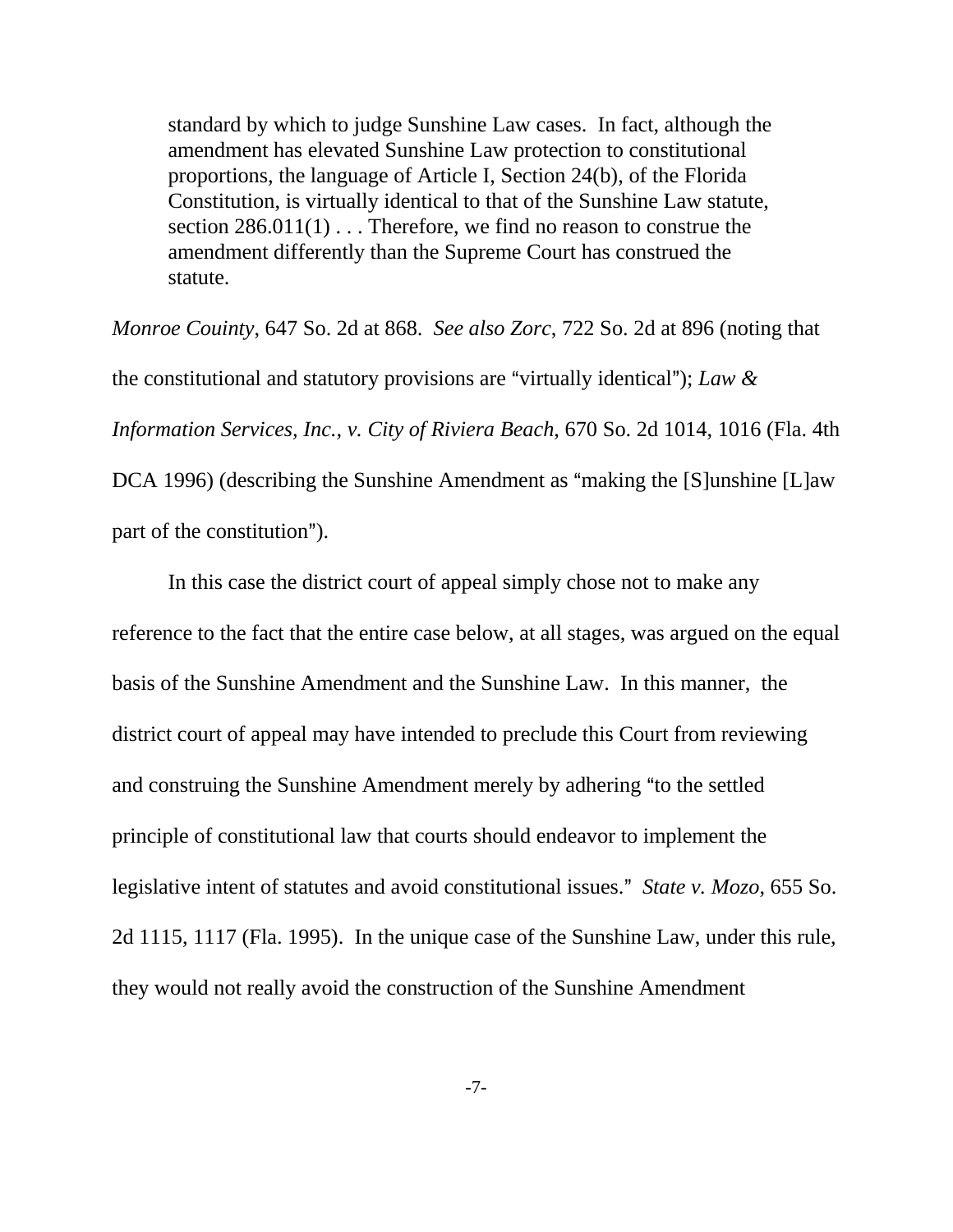at all. This Court need not "search into the 'record proper' to determine" whether the district court's decision has construed the state constitution. It has done so, expressly, as a matter of law.

### **III. The Court Should Accept Jurisdiction of this Case Because It Created New Constitutional Law That Affects the Fundamental Rights of All Floridians.**

For four decades the people of Florida have relied upon this Court's *Doran* decision to afford them a right to participate in public meetings. The *Doran* decision became a matter of constitutional law when the people of Florida enacted the Sunshine Amendment in 1992. Throughout these years, in giving legal advice to the attorneys who represent state and local government agencies, the attorneys general of Florida have advised them that the public has a right to participate in the meetings of boards and commissions.  $E.g.,$  Op. Att'y Gen. Fla. 2005-07,  $*3$ , n.4  $(2005 \text{ WL } 389118)$ ; Op. Att'y Gen. Fla. 2004-32,  $*6$ , n.17 (2004 WL 1452405); Op. Att'y Gen. Fla. 2000-08, \*3, n.2 (2000 WL 146959).

It is a matter of great public importance for this issue to be addressed by the Supreme Court. In its argument, the respondent erroneously characterizes the issue absurdly, pretending the petitioners are contending that local government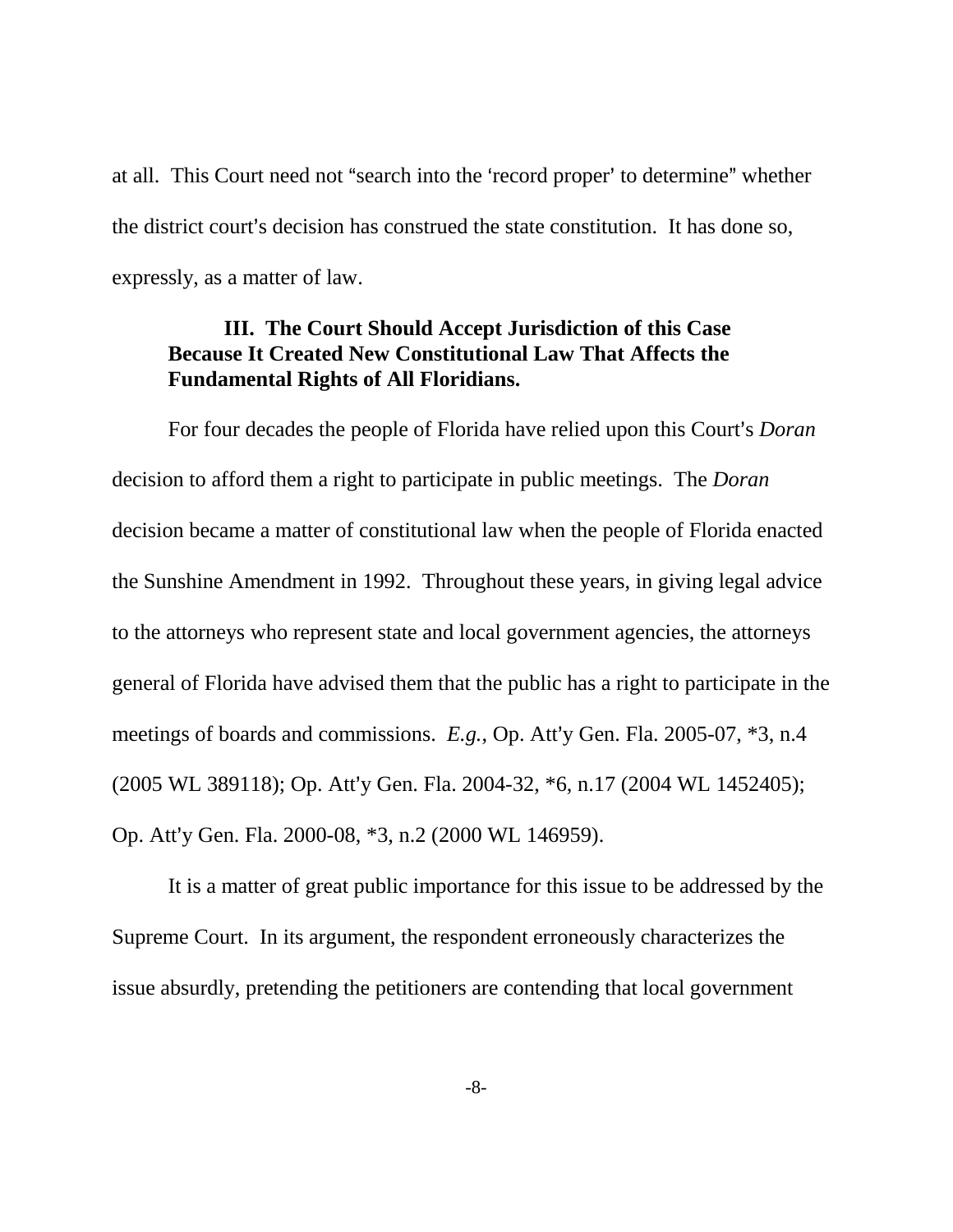leaders should be forced to sit through countless hours of commentary by speakers. Nothing could be further from the truth.

The petitioners always contended that the public's right to be heard was subject to reasonable rules. Once that principle is established, the reasonable scope of the right would be subject to the usual case-by-case adjudication. In the trial court, the petitioners sought only a declaration of their right to participate in the government's decision making process under the Sunshine Amendment and the Sunshine Law. The trial court denied them any declaration at all on grounds that there is nothing to declare  $-$  there is no such right. This case is before this Court because the respondent takes the position that the Sunshine Amendment and the Sunshine Law do not contain any component, none in the slightest, of a public right to be heard at public meetings. At this point in history, most Floridians would be shocked to be told that they have no right to address their city and county commissions.

The Court should grant review because the principle at stake in this case matters to millions of people.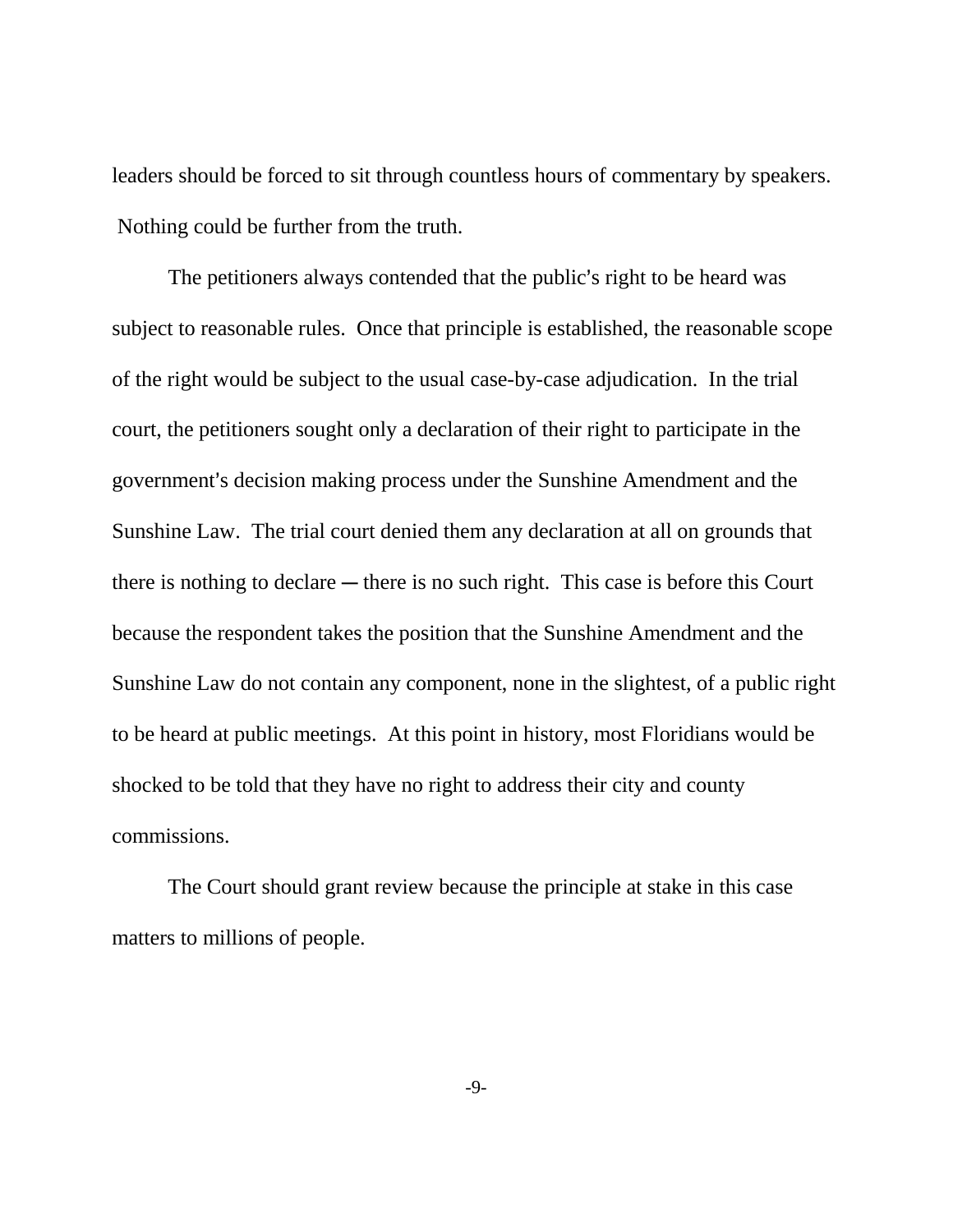## **CONCLUSION**

For the foregoing reasons, the Court has subject matter jurisdiction over this

case and should exercise its discretion to review this case.

Respectfully submitted,

Sharon L. Barnett 4305 Brittany Court Pensacola, Florida 32504 sharon\_barnett@cox.net (850) 469-9335 Florida Bar No. 323845

Robert Rivas Sachs Sax Caplan, P.L. 310 W. College Avenue, 3d Floor Tallahassee, Florida 32304-1406 rivas@ssclawfirm.com (850) 412-0306 Florida Bar No. 896969

By:  $\frac{1}{\sqrt{1-\frac{1}{2}}\sqrt{1-\frac{1}{2}}\sqrt{1-\frac{1}{2}}\sqrt{1-\frac{1}{2}}\sqrt{1-\frac{1}{2}}\sqrt{1-\frac{1}{2}}\sqrt{1-\frac{1}{2}}\sqrt{1-\frac{1}{2}}\sqrt{1-\frac{1}{2}}\sqrt{1-\frac{1}{2}}\sqrt{1-\frac{1}{2}}\sqrt{1-\frac{1}{2}}\sqrt{1-\frac{1}{2}}\sqrt{1-\frac{1}{2}}\sqrt{1-\frac{1}{2}}\sqrt{1-\frac{1}{2}}\sqrt{1-\frac{1}{2}}\sqrt{1-\frac{1}{2}}\sqrt{1-\frac{1}{2}}\sqrt$ 

Robert Rivas